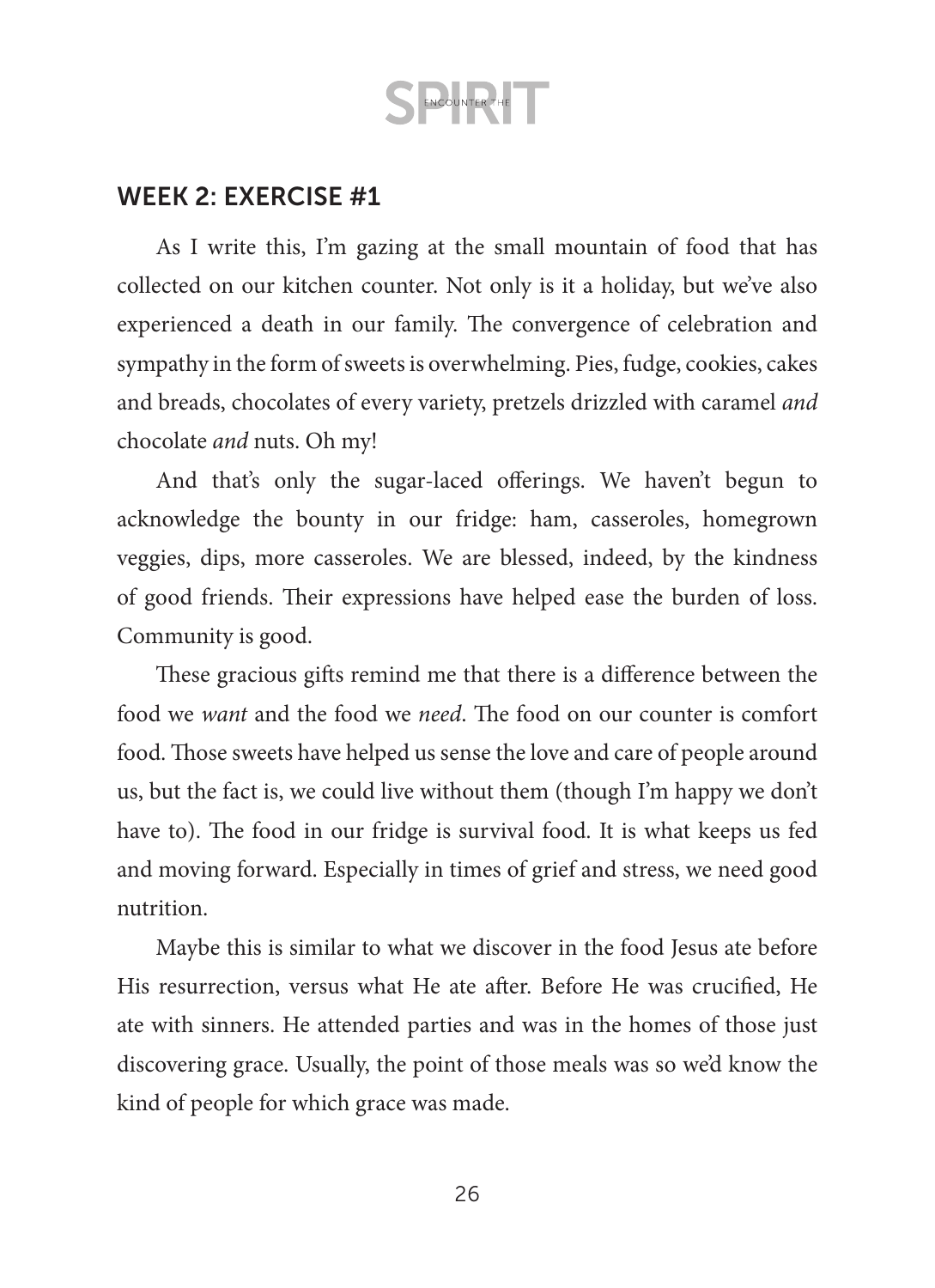Jesus also ate after the cross and resurrection, but those meals were different. Those meals were not so much about entertainment as evidence. The post-resurrection Jesus ate with His followers so they'd know He was not a ghost or apparition. He ate so they'd know Jesus was there with them in the flesh. He ate fish on the beach and bread in Emmaus and fish again in a room with a whole group of people, so they'd get it that He was real, the flesh-and-blood Messiah.

It was an important point that needed to be made. Some believers in the first century began to teach that Jesus was never actually here in the flesh. They taught that He was something more like a ghost than a human. That's a huge theological mistake. If Jesus wasn't human to begin with, then what was the point of the cross? And if He wasn't human at the end, what was the power of the resurrection? Ghosts have not overcome death. Jesus *has*!

Here's the point: an encounter with the Holy Spirit begins with faith in the risen, living Christ, a flesh-and-blood Messiah who has come for the sake of our salvation.

Let me say that again: an encounter with the Holy Spirit begins with Jesus.

#### **Read Luke 24:36–43.**

Mark any interesting words or phrases you find as you read.

What do you "hear" as you encounter this scene? What do you see? What smells do you imagine?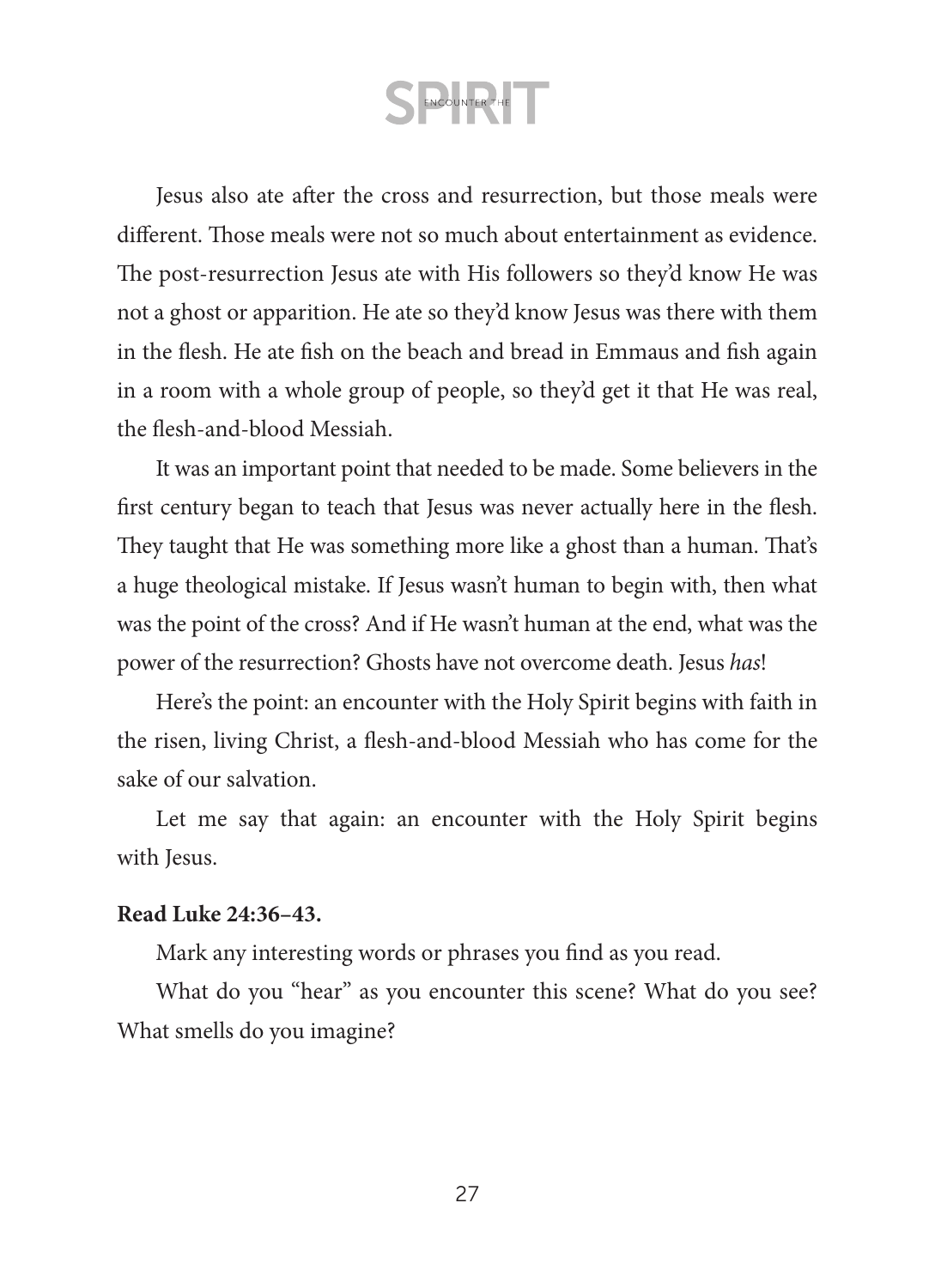How do you imagine Jesus eating the fish?

When this scene opens, the disciples are still talking about what happened on the road to Emmaus, still focused on past events. They are not looking for a living Jesus.

When Jesus stands among the disciples, He greets them with, "Peace be with you." This is a common Jewish greeting, such as an ordinary "hi."

His typical greeting inspires a question in me: Do I allow the peace of Jesus to be so present in me that it creates a sense of ordinary even in notso-ordinary circumstances?

In the midst of your doubts and disappointments, how do you listen for the voice of Jesus?

What practices help you hear Him when He shows up?

Do you have a system of disciplines that helps you intentionally encounter the presence of God? Make a list of things that work for you.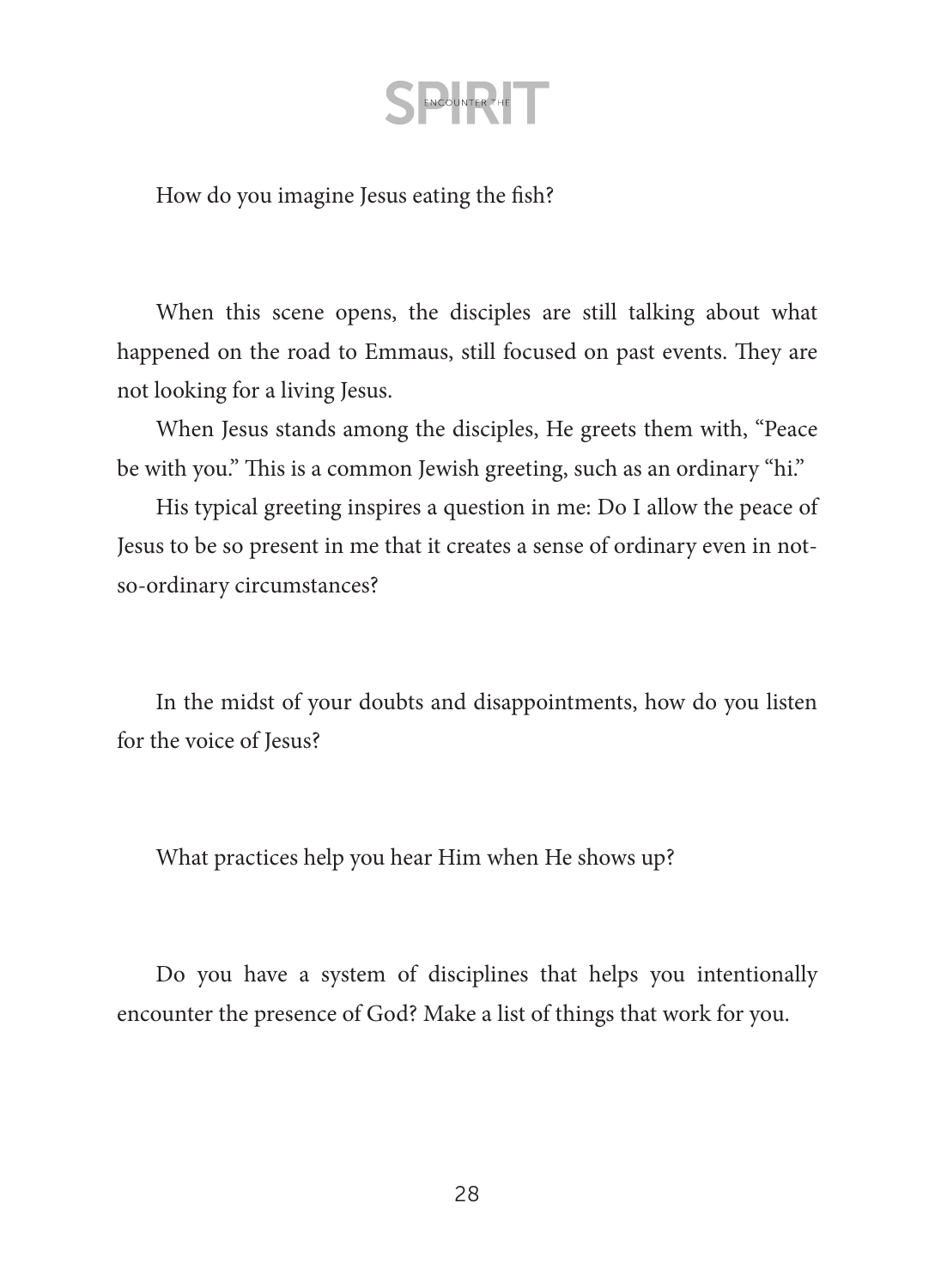### **Encounter**

The disciples did not expect Jesus to show up in the way He did. If we want to truly encounter Jesus as the risen Lord, we must give up all our preconceived notions of how He shows up, and we must give up the ways we try to control Him.

Let's start by being honest: What about totally surrendering yourself to Jesus makes you nervous?

Spend a few moments talking to Him about those things.

This is a study about encountering the Spirit, but keep in mind that it is the Holy Spirit who helps us encounter Jesus.

How would you describe your relationship with Jesus? Close and intimate? Distant and cordial? Comforting? Confusing?

Ask the Holy Spirit to reveal to you the ways in which you try to control or put limits on Him and His work in your life. Confess these things to the Father in prayer.

Spend a few moments in silence today, listening for the voice of the Spirit. Record in your journal what is revealed. Repeat this process a couple of times today.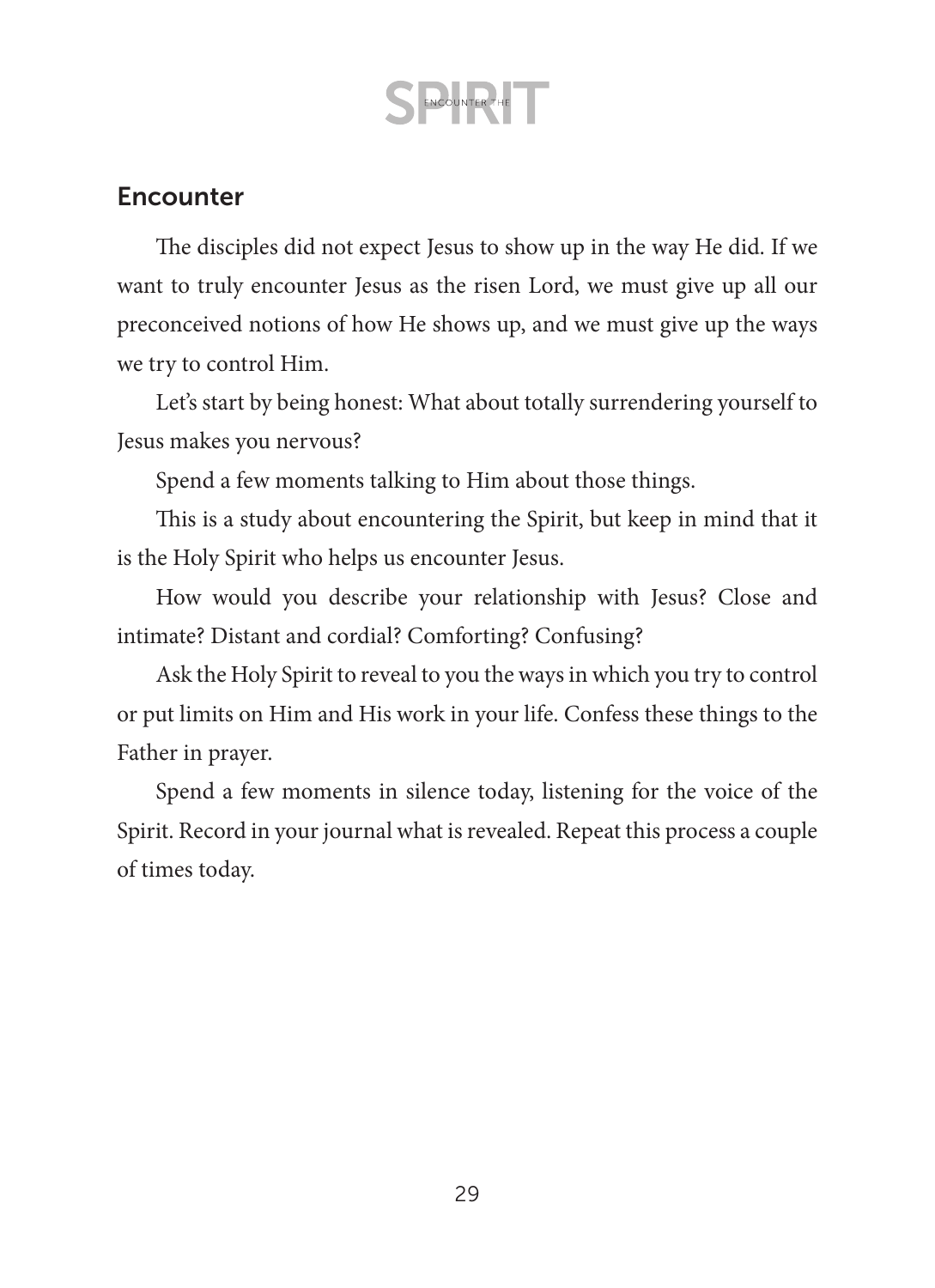### WEEK 2: EXERCISE #2

Make a note: you don't want to be captured, tried, and found guilty by your own people.

That was the fate of a soldier who fought in one of the Boer Wars—a series of two relatively short wars at the turn of the twentieth century between British and South African armies. Captured by his own people, this soldier was charged with the crime of discouragement. He committed this crime while a battle was raging in the South African town of Ladysmith. While his fellow soldiers were fighting hard to defend the city, this soldier marched up and down the battle lines breeding discontent. "Look how strong the other guy is!" he declared. "No way we'll be able to fend off these giants! We're goners!"

This soldier never lifted a weapon against the enemy, but he created casualties on his own side with the weapon of discouragement.

If that weapon has ever been leveled against you, you understand how devastating it can be. Maybe you've experienced the unrealistic expectations of a boss or the hurtful words of a parent who told you you'll never amount to much. Or maybe you've had the challenge of having to stand up for something few others understand. Criticism from unexpected sources can feel like sniper fire. If we are not prepared, we will fall victim quickly.

Perhaps that's why Jesus was reluctant to let the disciples go forth before they were equipped both mentally and spiritually. He wanted to make sure they were ready for those in the world who were slow to believe this good news of the resurrection of Jesus, the Christ.

30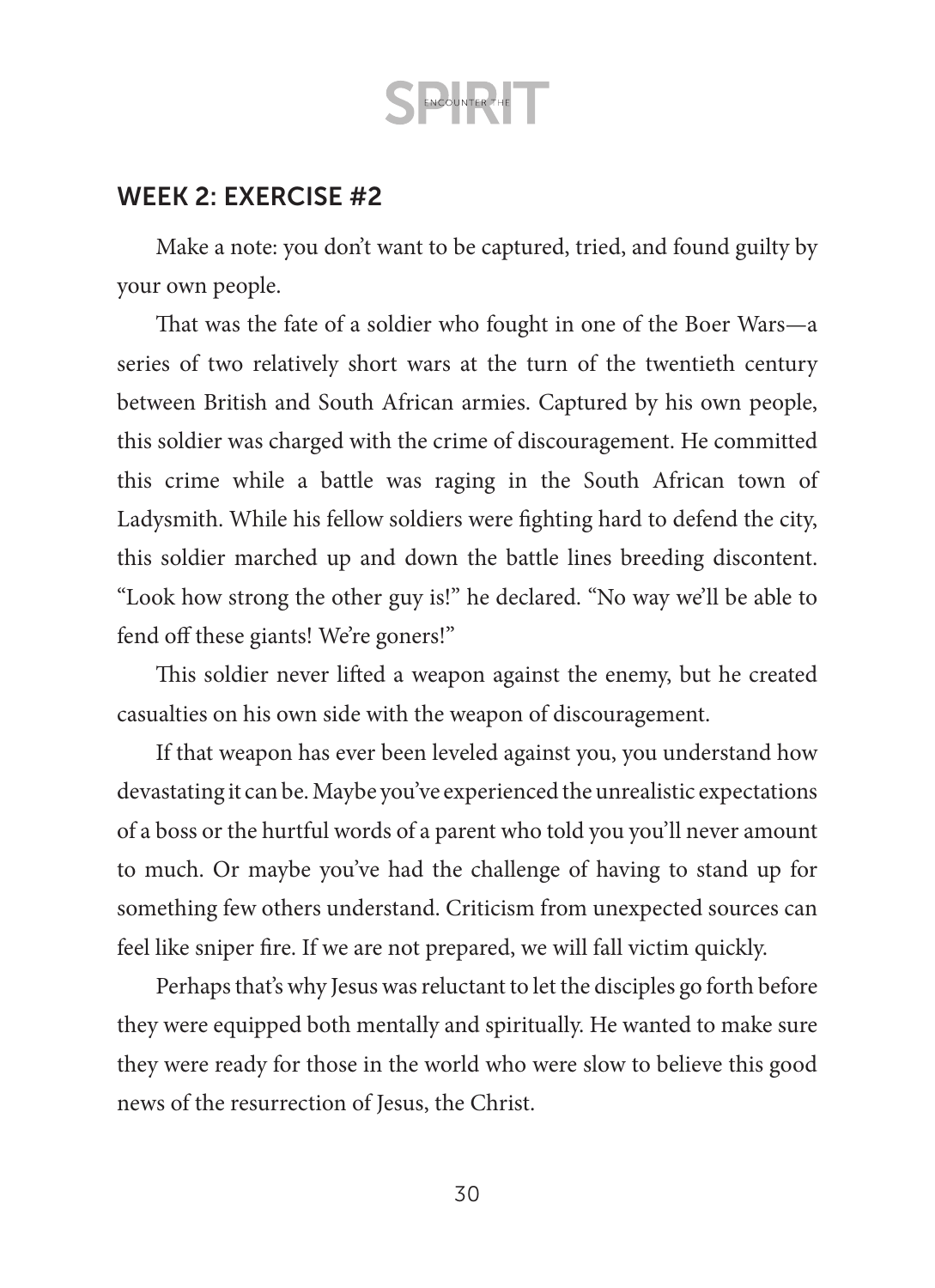#### **Read Luke 24:36–44.**

Do an internet search of Old Testament prophecies, and read a few of those you find.

Consider why Jesus pointed His followers back to the prophecies spoken about Him in the Old Testament. How might this build their confidence?

How did it help the disciples to trust in the coming of the Spirit by being pointed toward the promises of their own Scriptures?

How does it build your confidence to know God has been at work from the beginning to bring Jesus into the world for the sake of our redemption?

### **Read Isaiah 7:14; Isaiah 9:6–7; and Micah 5:2.**

How does each of these prophecies point toward Jesus?

How do these prophecies encourage you in your faith?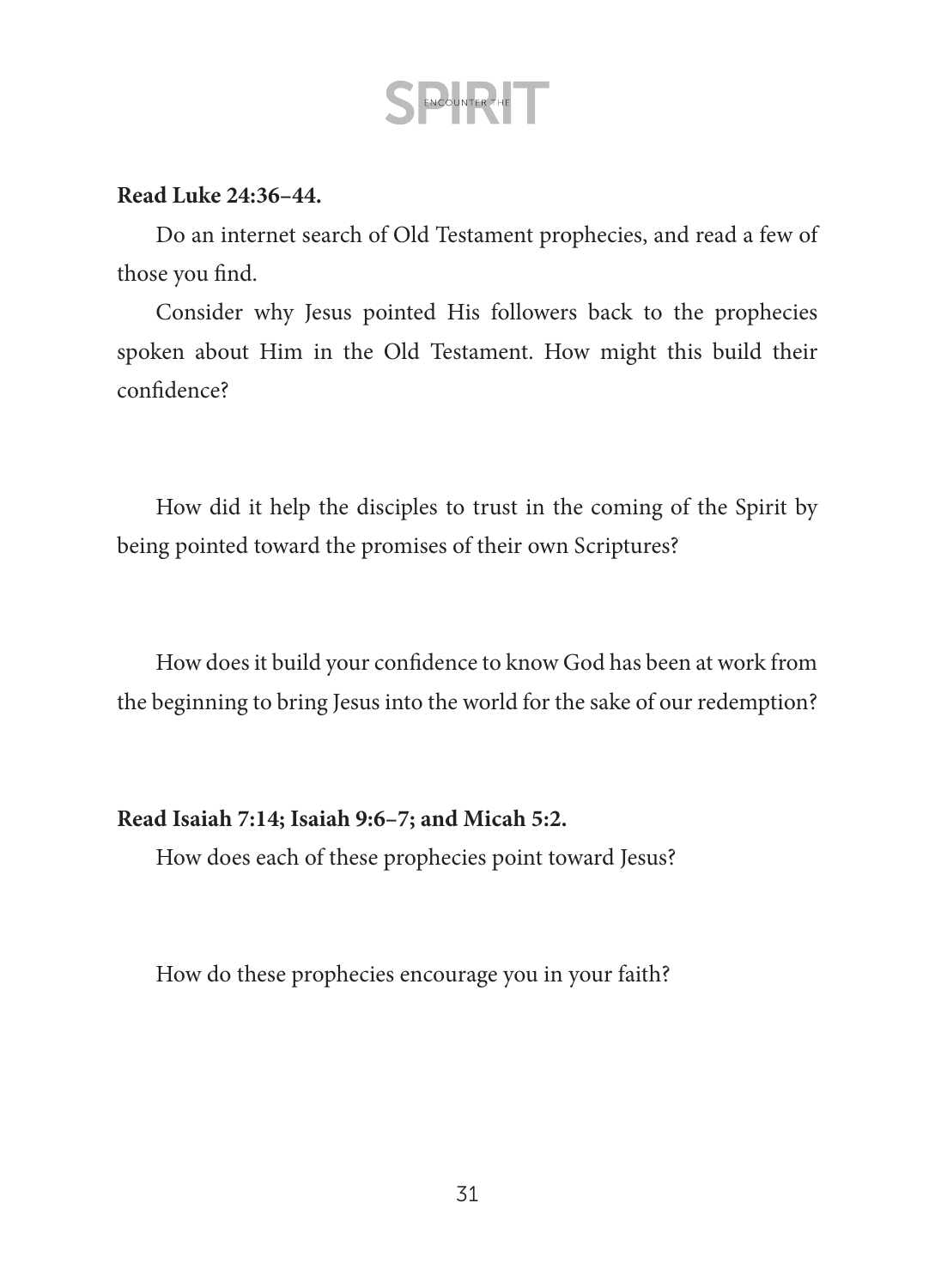How might you use them to encourage someone struggling with doubts?

Those in the Wesleyan theological tradition often talk about prevenient grace, the grace that pursues us from the moment of our conception to the moment we confess faith in Christ. God comes after us, even before we know His name. Old Testament prophecies are a form of prevenient grace, in that they reveal to us our Father's relentless pursuit of humanity. He has always had a plan for our redemption and has never left His children alone.

Never once.

How does that thought encourage you today? How would it increase your trust in a fresh move of the Holy Spirit in your life?

### **Encounter**

Don't you wish you could tell the future? We all wonder about it. What will I be when I grow up? What kind of job is coming next? How will my children turn out? What will retirement be like? When it comes to our careers, families, and finances, we invest a lot of care in what's ahead. But what about our spiritual lives? Do you have a plan for moving forward spiritually?

Take a moment to dream. Where do you want to be—spiritually speaking—six months from now? A year from now? Ask God to give you a vision of what you are striving toward.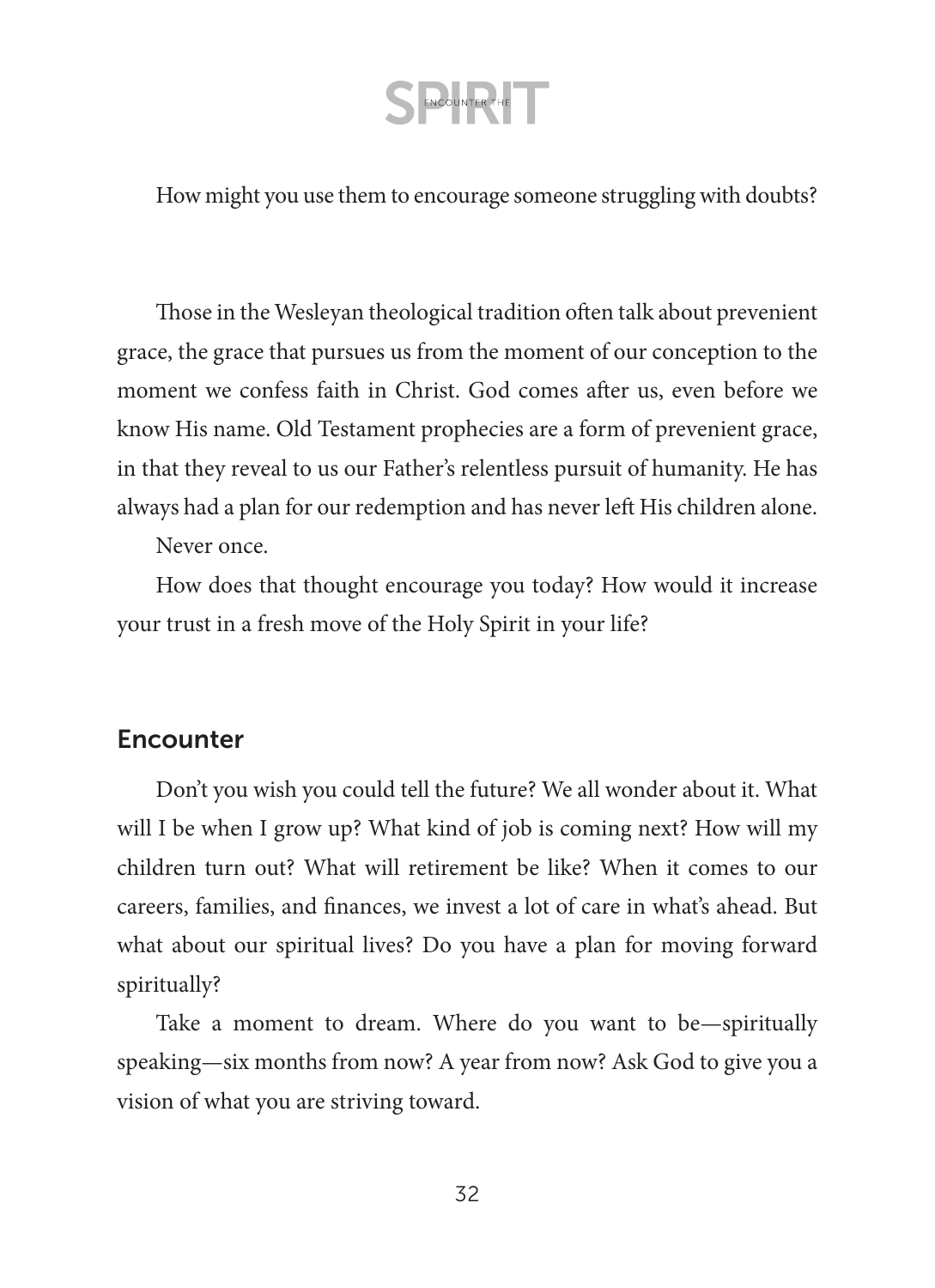What might your life look like after walking with the Spirit for five, ten, or fifty years? What do you hope for? How will you spend your time? Write your responses in your journal.

What are your goals for your relationship with the Father, Son, and Holy Spirit? Where are the gaps in your understanding right now? Make notes about this.

What do you hope to change?

What spiritual disciplines do you hope to master in coming seasons?

How do you hope to use the spiritual gifts God has given you?

Who is the person you most want to be at peace with? Who do you want to forgive?

What habit or hang-up will you conquer?

What painful memory are you seeking healing for?

If these are your hopes, what steps can you take this week toward making them a reality . . . now?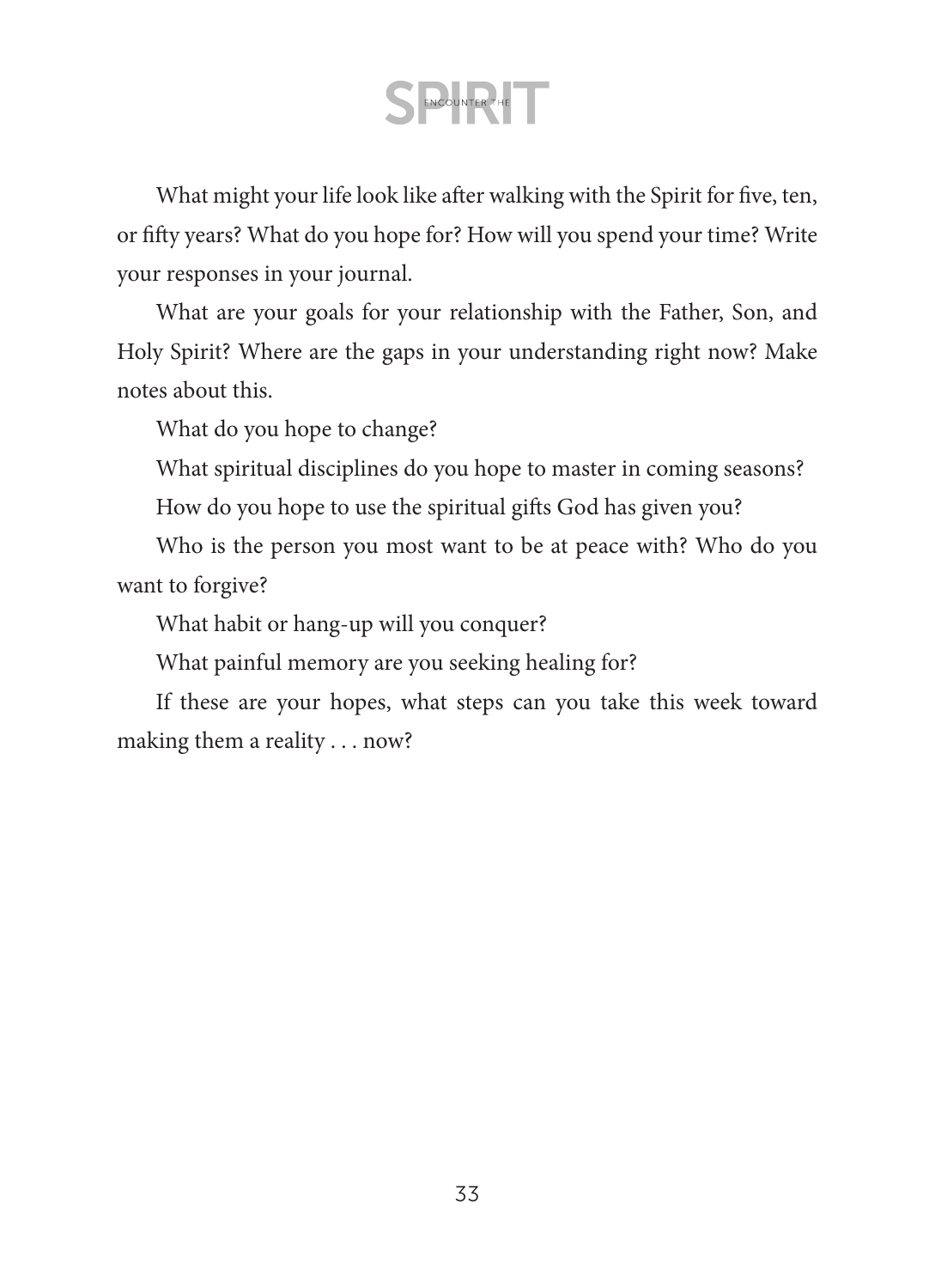### WEEK 2: EXERCISE #3

### **Read John 14:25–27. Then read John 15:9–11.**

Yes, I cook. But I have discovered there is a big difference between a person who cooks and a person who *is* a cook. I am a person who cooks. I am always barely skating on the edge of knowing how. If it isn't salt or pepper, I am not sure what it goes on or in. I don't know the theory behind flavors and spices, so I'm doing good just to get a basic meal on the table. I *can* cook things. I *can* feed my family. But I can't say I *enjoy* cooking. I like eating so I cook, but it isn't how I enjoy spending my time.

A real cook, on the other hand, not only knows the vocabulary of good food, but enjoys the process of creating. A cook—a *chef*—is creating an experience for people to enjoy. His love of cooking overflows onto others, and his gift is a joy!

That's something like what Jesus meant when He told His disciples, "I have told you this so that my joy may be in you and that your joy may be complete" (John 15:11). He is talking about the kind of joy that overflows onto others when we are truly connected in a passionate way to the Father through the Holy Spirit.

I like nothing better than when someone else's cooking overflows onto me. And when someone else's Jesus overflows onto me, well . . . that's powerful and wonderful and attractive!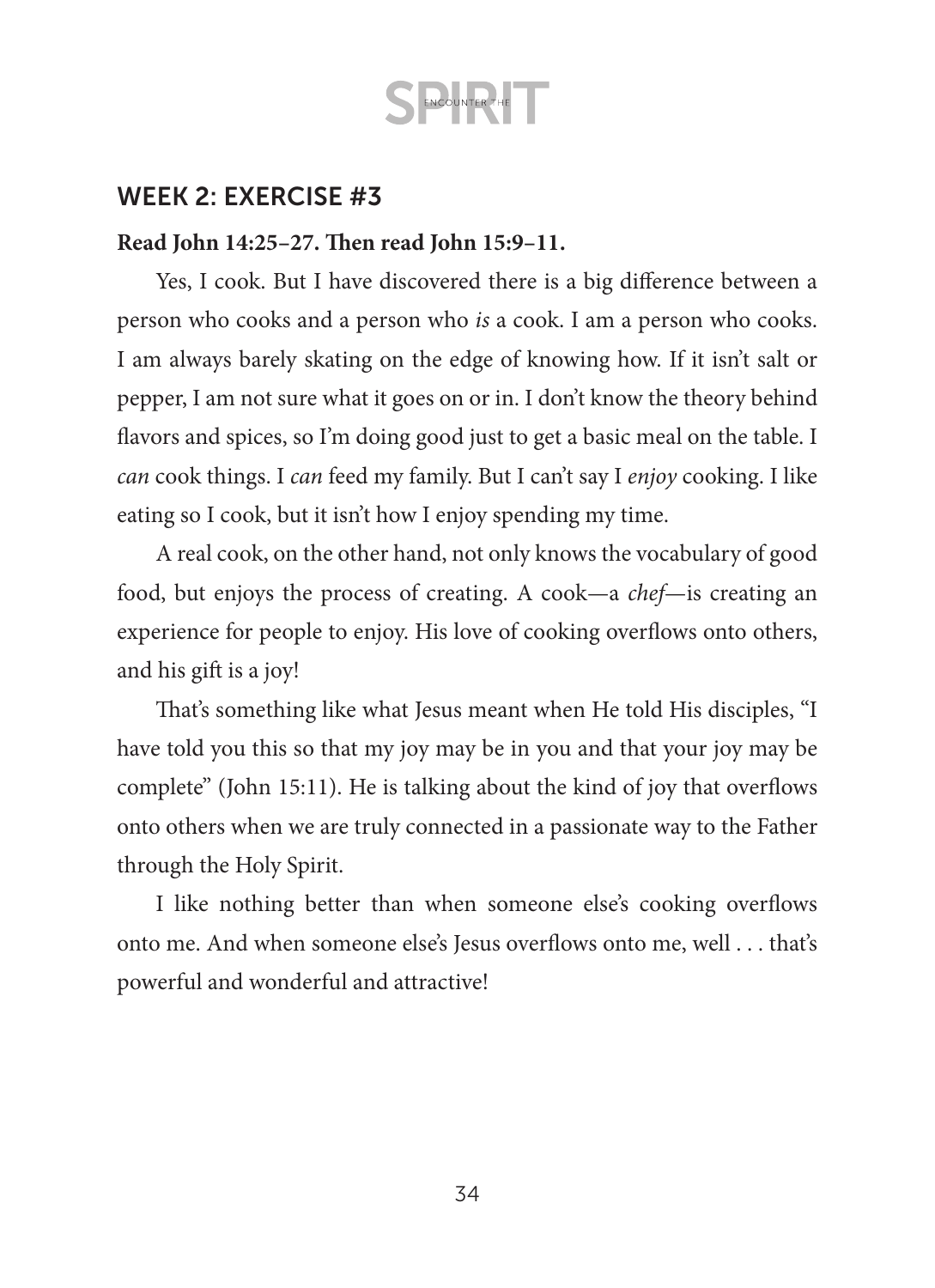#### **Read Hebrews 12:1–3.**

What does the writer tell us to do in this passage?

Underline the action items (i.e., "throw off everything . . . and sin," "let us run," etc.).

In this passage, the writer gives us a brief recipe for sanctification, using joy as the goal. He shows how to run the race of life so that we go someplace spiritually.

Start cooking, and one day you may find you're not only cooking; you've become a cook who is joyfully feeding other people. Start following Jesus, and one day you may find you're not just going through the motions, but living the life of a disciple who is joyfully making other disciples.

#### **Read 1 Corinthians 2:12–16.**

This is part of what it means to be sanctified. It means taking time to understand the things given to us by God, setting aside the temptation toward quick fixes and isolated experiences, and instead making a commitment to journey with Jesus over time. Paul calls it having "the mind of Christ" (esv).

John Wesley described the grace of God as a house into which we are all invited. The porch of the house is prevenient grace, the grace that calls us to Christ before we know Him. As long as we stay on the porch, we have not accepted that invitation to come into the house. Some of us dangle our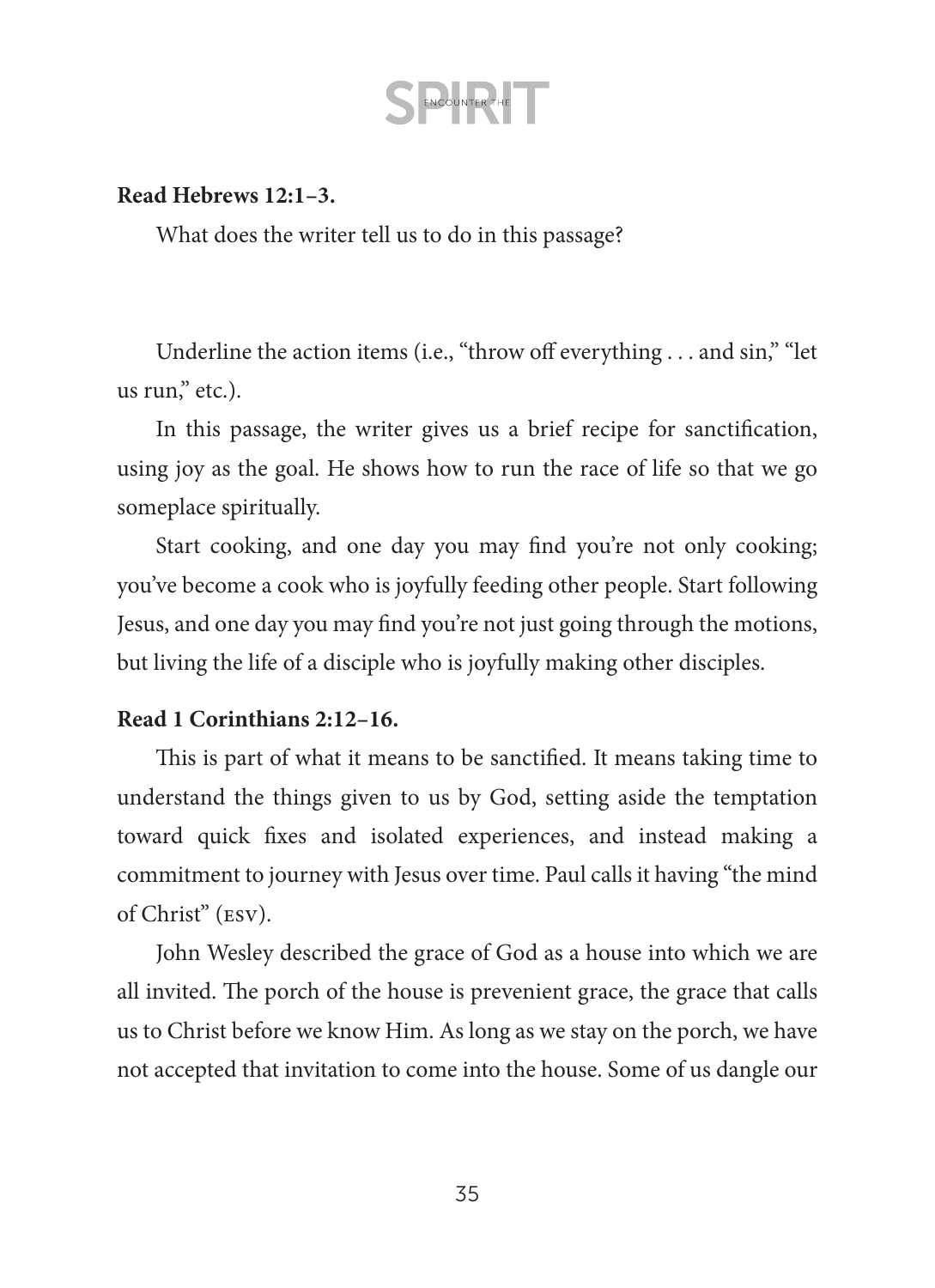toes off the porch while we look off into the cornfields. Others are taking a snooze in the rocking chair. Still others get up the nerve to peek into the windows; inside the owner of the house is waving us in. But even if we are peering through the windows, we are not part of what's inside.

Justifying grace occurs the moment we step through the doorway. In that moment, we accept an invitation that was mailed to us some two thousand years ago. When we step through that door, all our sin is forgiven (or *justified*) and we join the party.

Now, all the rooms on the inside of the house are designed for *sanctification,* and the decorator is the Holy Spirit! By exploring the house, we learn the mind and heart of the Owner. We not only learn about the kinds of things He loves, but as we walk through the house, we learn to love as He loves. Sanctification is the process of opening ourselves more and more to the work of the Holy Spirit, so that we love more and more as Christ does. The design of this spiritual house is to develop our capacity for loving God and others.

In what ways have you grown as a follower of Jesus? How has your heart grown in love toward others?

### **Encounter**

Sanctification occurs slowly over time—day after ordinary day. Sometimes looking back can help us see how far we've come.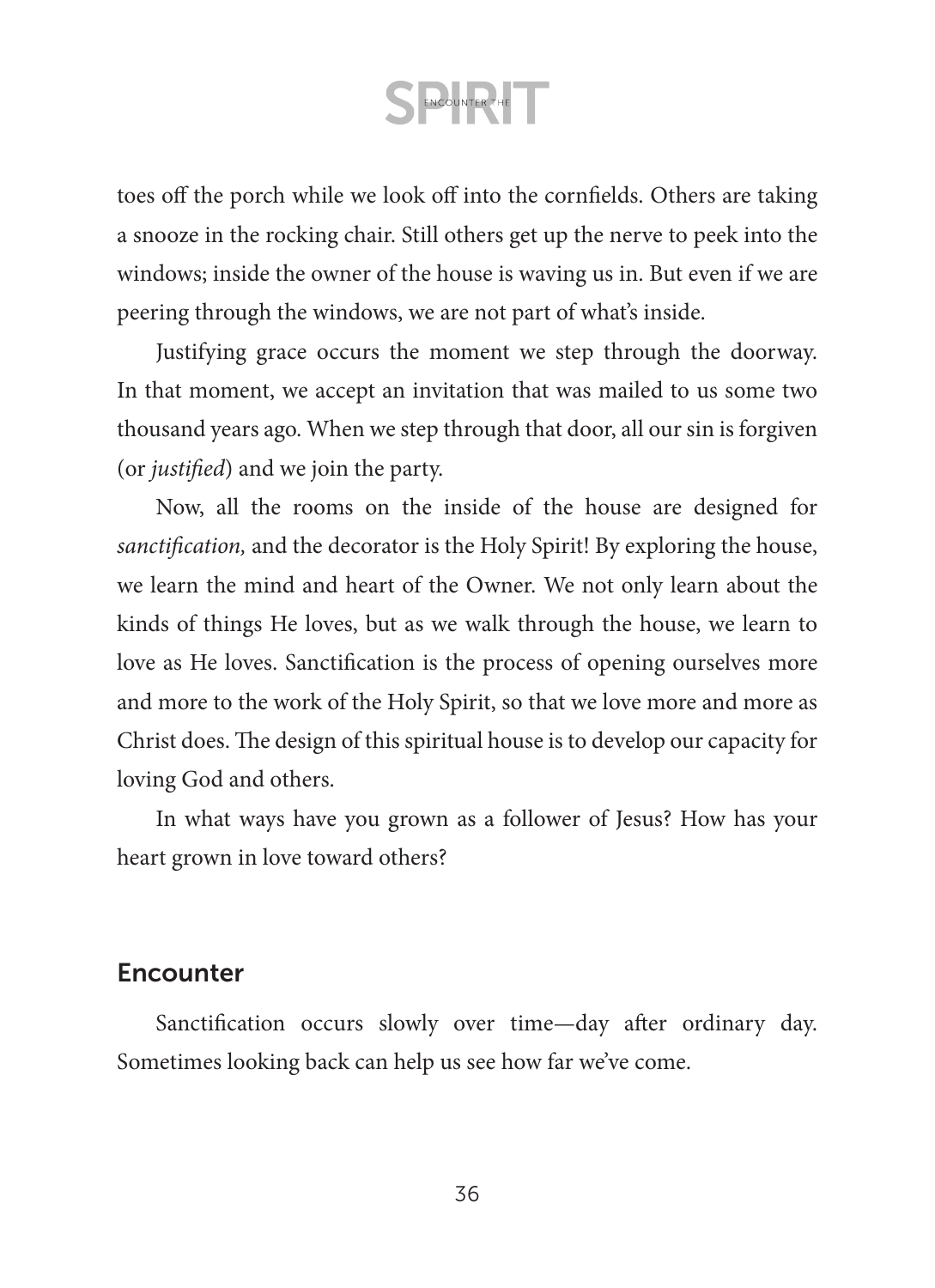Draw a timeline in your journal, and label it "My Spiritual Journey." Make it look something like this:

**Birth** Death

Now add some spiritual milestones or seasons you have experienced. Mark things such as baptism dates or the date you began attending a church.

What other significant spiritual milestones have you experienced? Were there retreats along the way that opened spiritual doors for you? Mentors who walked with you and helped you see more of God's plan for your life?

Can you point to "the door"—the moment you came to believe in Christ as your Savior?

Is there a point at which you experienced a work of the Holy Spirit? What other revelations did you encounter?

Where did you struggle with significant questions or doubts? At which points did you grow weary?

Share your timeline with a close friend or family member. Ask them to share their insights on your growth. Here are some questions they might use to spark conversation:

- How are you different than you were a year ago?
- What victories seem to come easier for you now?
- What are you doing today that you had not expected to be doing?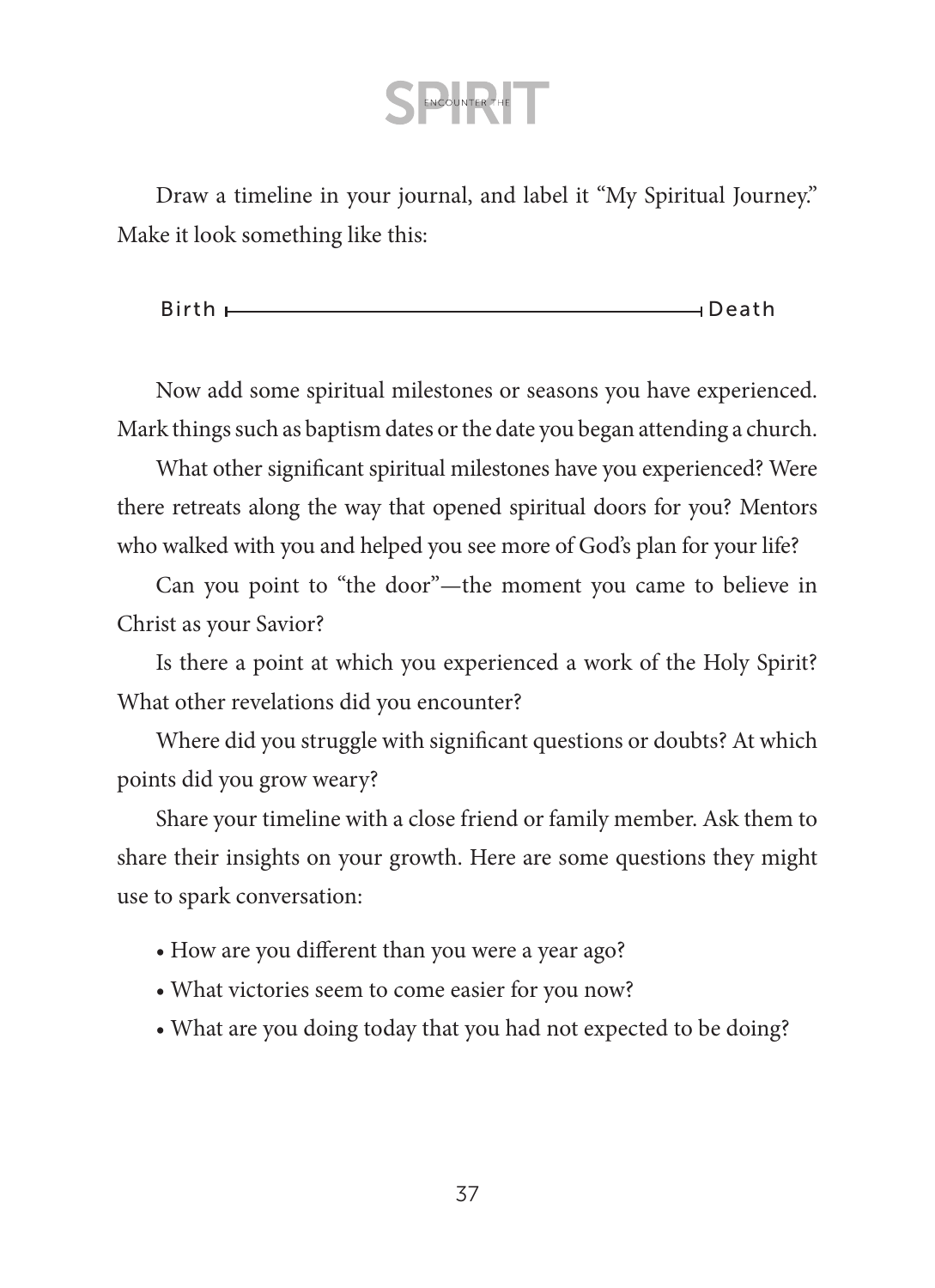### WEEK 2: EXERCISE #4

How often in our lives can we read the same Bible stories over and over again and still miss the point? If that has been your experience, I hope it helps you to know you're not alone.

Jesus opened the Scriptures to His disciples and helped them understand prophecies that had been spoken about Him hundreds and even thousands of years before. We have to wonder how often Jesus shared these teachings with them before He was resurrected. How many times, in synagogues, did He teach these things and amaze those listening, yet the disciples still did not understand?

And how often does the Holy Spirit reveal Himself to us today, and we still do not understand?

I have a dear friend who recently experienced a fresh move of the Holy Spirit in his life. He grew up in a denomination that taught a version of the Holy Spirit who was powerful, but distant—a force out there somewhere. Several years ago, the Holy Spirit broke into his life and did a new work. He found his heart "strangely warmed," much like John Wesley. (If you haven't read about Wesley's Aldersgate experience, Google it and enjoy.)

But much more recently, my friend came to experience the Holy Spirit in a deeper way. He finds himself saying, more and more, "I thought He was some kind of force beyond my reach, something we call on but aren't in touch with. I didn't realize He is within me! I didn't realize He wants to fill me!"

38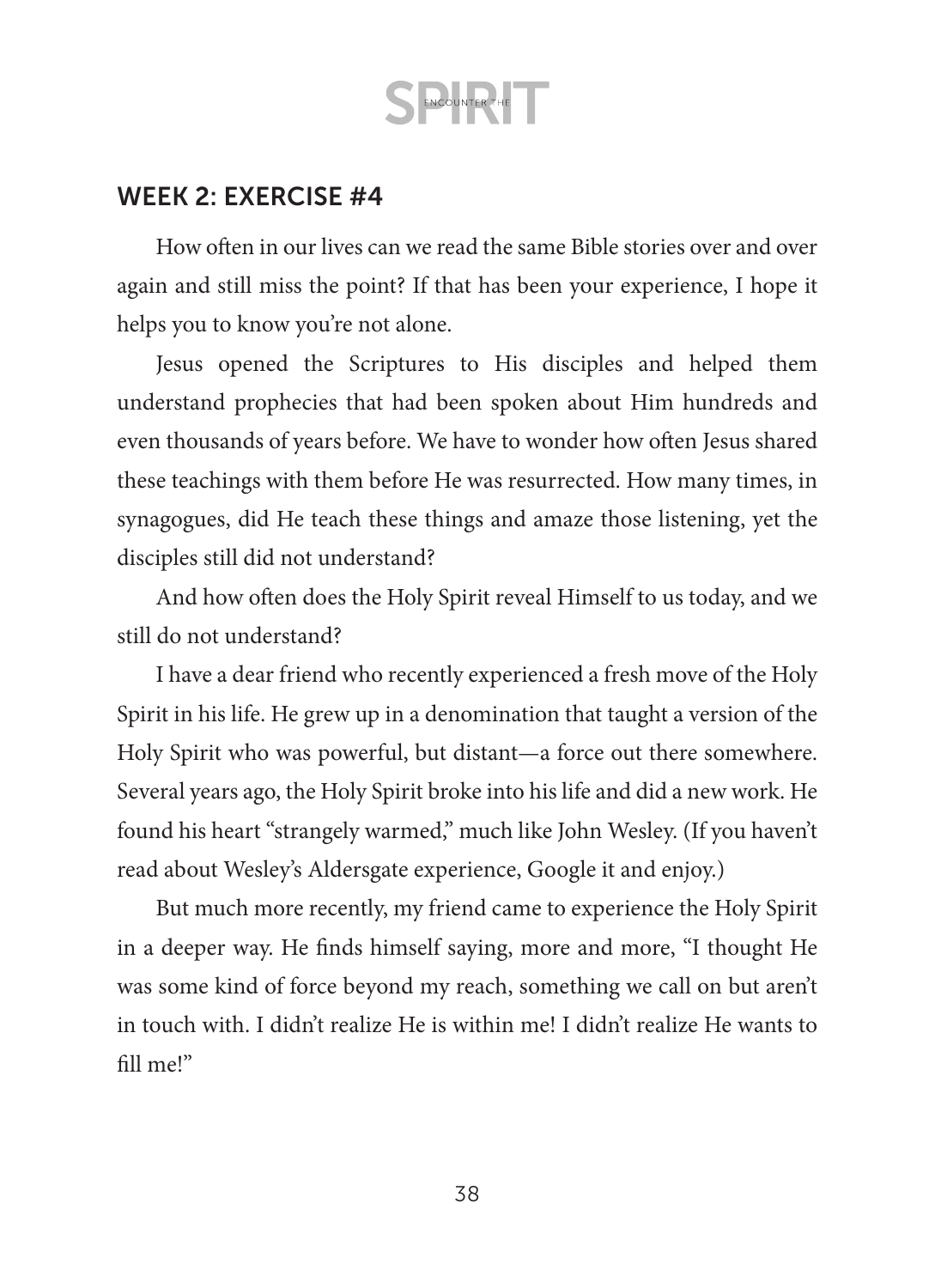It isn't as if my friend had never heard about the filling of the Holy Spirit. It simply didn't register until recently that this encounter with the Spirit is a deep, personal reality. He is discovering, as I did and as so many others have, that this fresh revelation of the Holy Spirit comes only *through* the Holy Spirit. I believe the Holy Spirit is constantly at work revealing Himself, but until our hearts are open we may struggle to understand the revelation. How precious that God continues to pursue us, never relenting on His desire to see us encounter the Spirit!

#### **Reread Luke 24:44–49.**

What new word do you hear as you read this part of the story this time?

 What does this scene teach you about Jesus? About His disciples? About our relationship to God?

*Stay*, Jesus said. After He showed them again what was written in the Scriptures, He assured them of the Father's promise, but asked them to stay where they were until they received the Holy Spirit. Can you imagine how difficult it was for them to simply *stay*? To wait on the Lord?

Back in the '60s and '70s, a sociologist named Walter Mischel conducted a series of experiments involving children and marshmallows. The goal of the experiment was to understand the link between patience and success in people.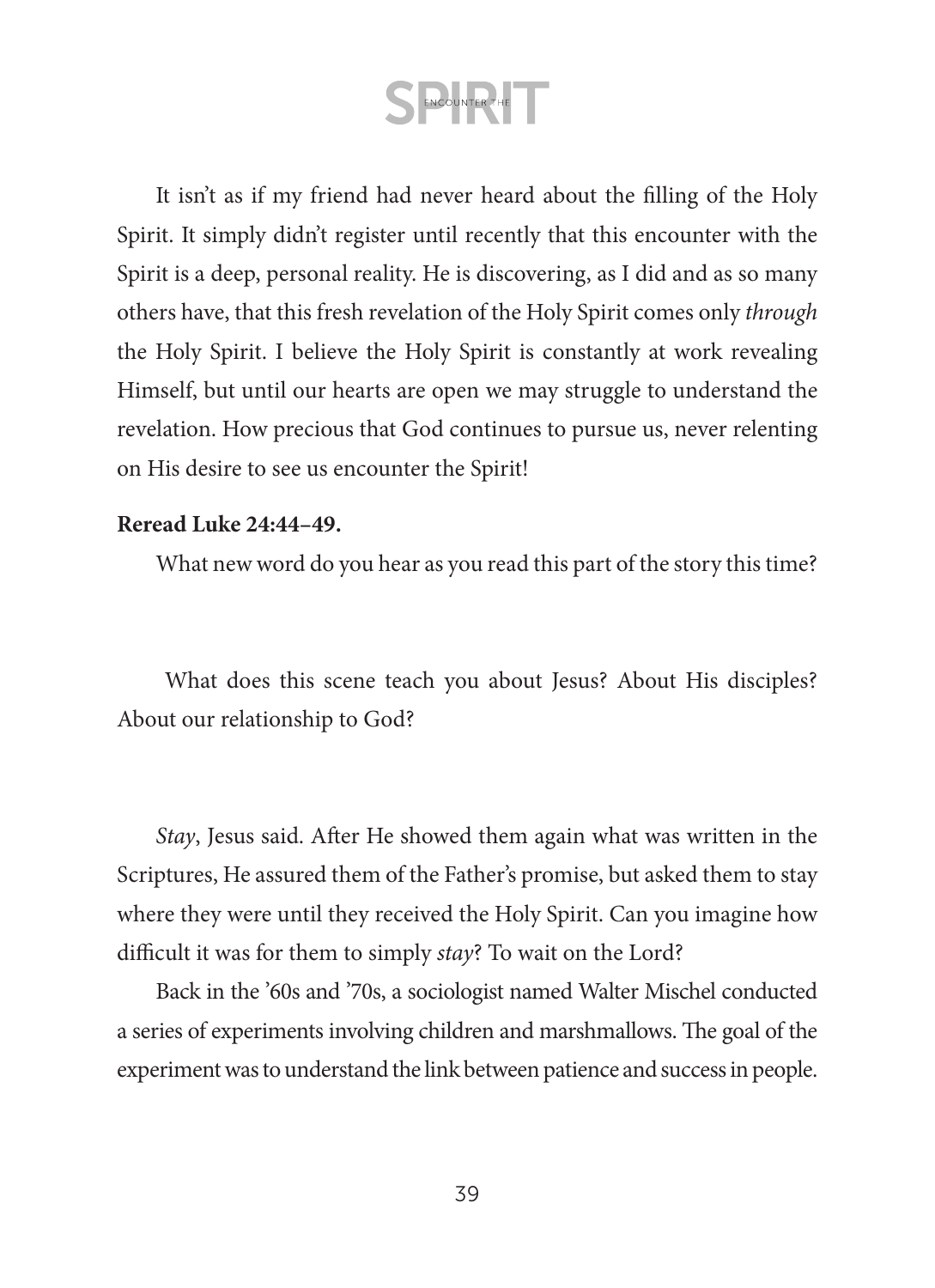Mischel placed four-year-old children, one at a time, in a room with a bell and a marshmallow. If they rang the bell, he returned and they could eat the marshmallow. If, however, they were able to wait fifteen minutes without ringing the bell, they were promised two marshmallows. Ring the bell, and get one marshmallow. Wait, and get two.

The experiment is on video (you can find it online by searching for Mischel's name), showing these precious children watching that marshmallow with great anticipation—squirming, drumming the table, hiding their eyes, doing whatever it took to hang in for the payoff. Some didn't make it. Some broke down and ate their marshmallow almost immediately. Others lasted as long as it took to get two marshmallows (I am confident I would not have been in that group).

What Mischel discovered by tracking these children's lives into adulthood was that a correlation existed between the ability to wait and the success they experienced in life. Those who waited longer for their marshmallow were the ones who also scored higher on college-prep tests. They were accepted by better colleges and had, on average, more productive lives.

Waiting, as it turns out, has its own reward; learning to wait is a key to character development.

Isn't this the story of Job? God left him on earth with a world of pain and allowed him to decide how to handle it. Job ranted and raved, questioned and doubted, but the one thing he was unwilling to do was give up. The payoff for Job's patience was a life fully restored.

 $40$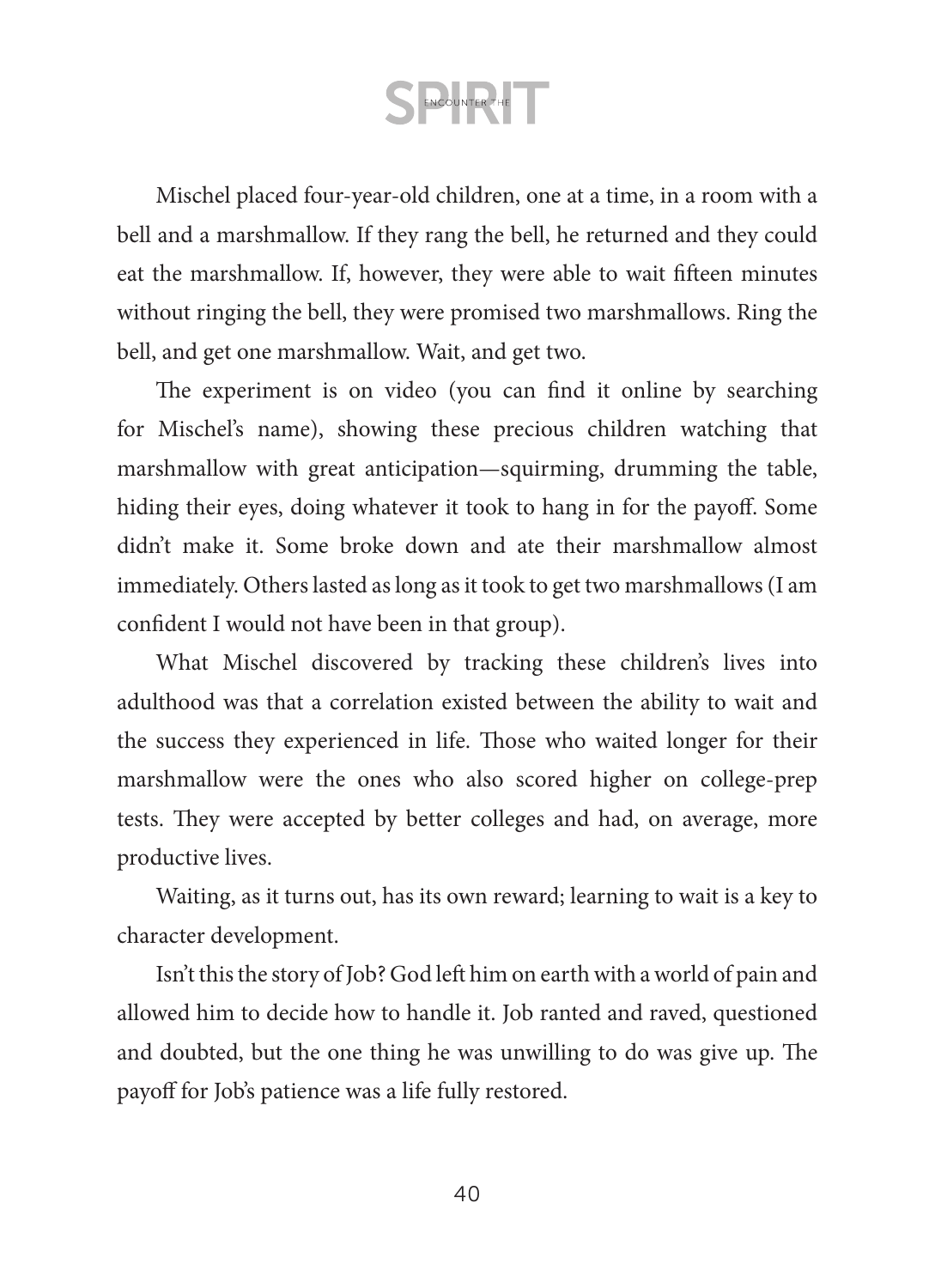### **Read Galatians 5:16–24.**

We are learning that even our ability to connect with God comes through the Holy Spirit. Notice that one of the fruits of the Spirit is patience—the supernatural ability to wait on the Lord. It is a great gift of God to have the power to wait for His purposes to be revealed. Staying put when we want to move ahead is hard. It may help to remember that staying is not a passive exercise. Whether we are "staying" or "going," God gives purpose and meaning in every season of life. Waiting on the Lord is a key to the process of sanctification.

#### **Read Romans 5:3–5.**

What does this passage teach us about waiting?

What are the positives of learning how to wait? What are the negatives?

How have you learned to wait on the Lord, to sit in His presence and listen for His voice?

Waiting invites sanctification. As we learn to wait in the Lord, He reveals Himself in ever-deepening ways.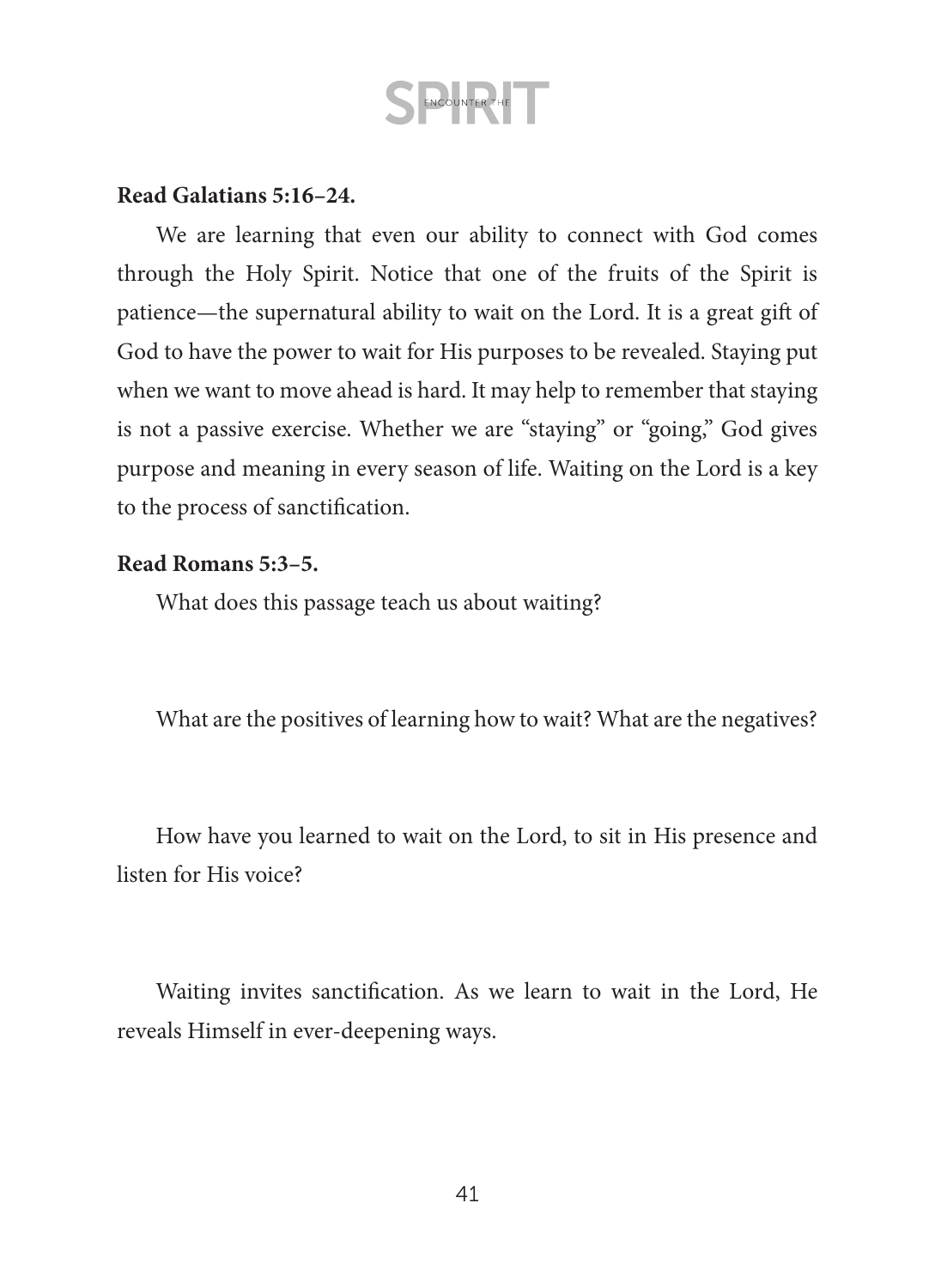### **Encounter**

Spiritual disciplines are a systematic way of learning to wait. They are practical ways to open our lives to God and His work in us. Practicing spiritual disciplines is a way of inviting God to change us from the inside out. This is one quite powerful way to prepare the spiritual soil of our lives for the Holy Spirit.

If you are unfamiliar with spiritual disciplines, the following list provides a summary of a few you may want to start exploring first:

*Prayer—*Do you have a regular routine for prayer? For practicing His presence daily? Prayer is a way to talk honestly with God about your hopes, fears, shortcomings, and anything else that is on your mind. Be sure to include time for telling Him all the things you love about Him. And include time for listening, which is probably the more valuable side of the conversation.

*Silence—*We get little of this in our distracted world! Find a time and place where you can be in total silence—no television, radio, or interruptions. Turn your phone off. Is there a chore or task you normally complete with background noise? Turn it off, and see what stirs in your mind. To really get the benefit of silence, make a daylong retreat with a commitment not to speak for the duration.

*Community—*Did you notice that when Jesus appeared to the disciples in Luke 24, they were *together?* See verse 33. They were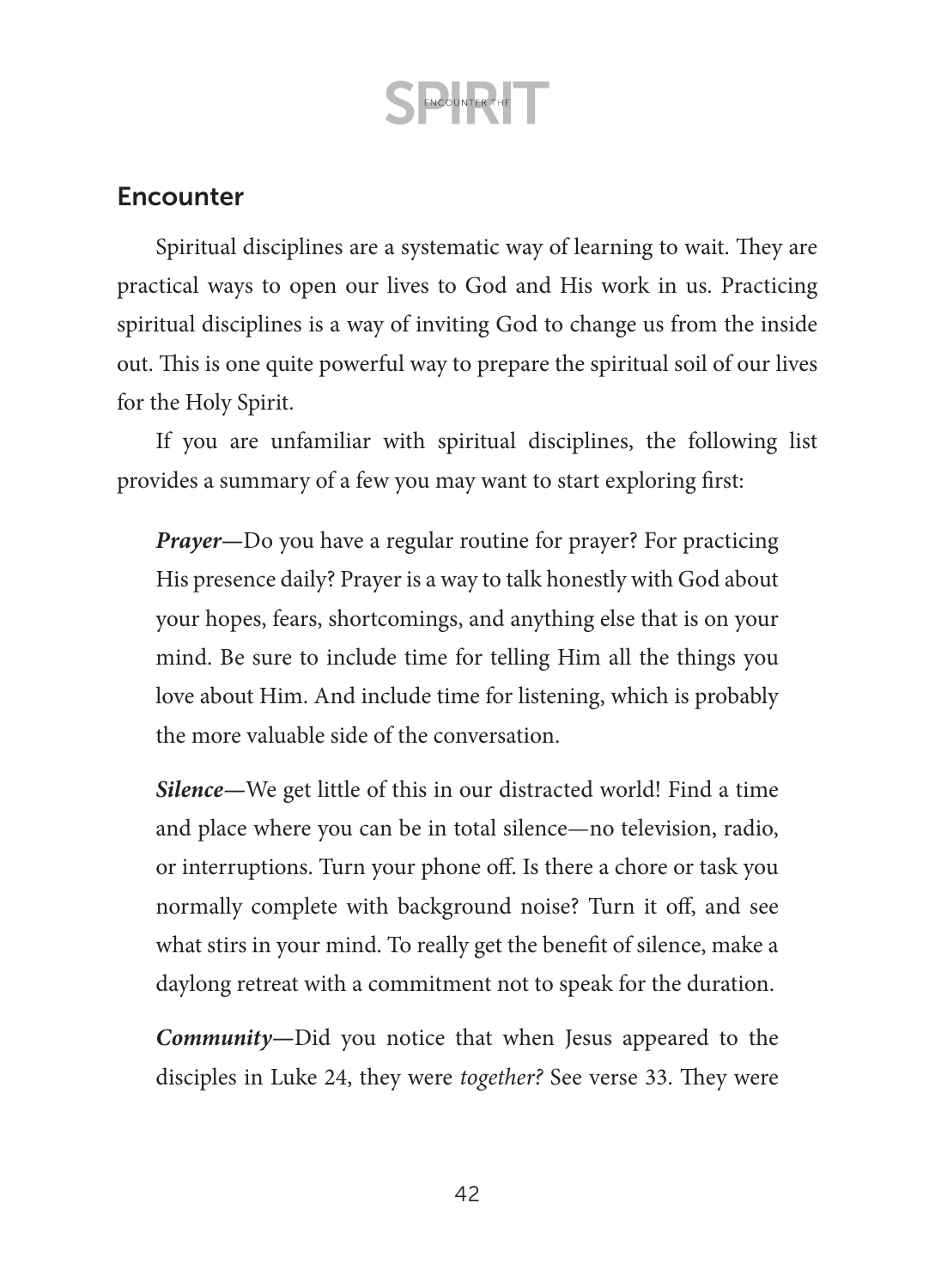talking about all of the amazing things that were occurring. They were comforting one another. That is the purpose of community. Being together with others on the journey to share, encourage, learn, serve, worship, and grow together is not an option for the follower of Jesus. It is essential to our spiritual formation.

*Bible Study—*The Bible is God's gift to us. The Holy Spirit inspired it when it was written thousands of years ago, and the Holy Spirit inspires it when we read it with intention. You can find good reading plans online. (Try [www.youversion.com](http://www.youversion.com) for a plan that suits your needs.) Don't feel pressure to understand everything when you first begin reading or to read a significant amount. It is tempting to speed through chapters and books with a sense of accomplishment. Slow down and meditate. Read a section over and over. Pay attention to what words or phrases stir in your soul.

*Personal Worship—*In addition to community worship, take time to sit in the presence of God while listening to the kind of worship music that stirs your soul.

Which of these disciplines is the most intimidating to you? Which discipline are you the most comfortable with?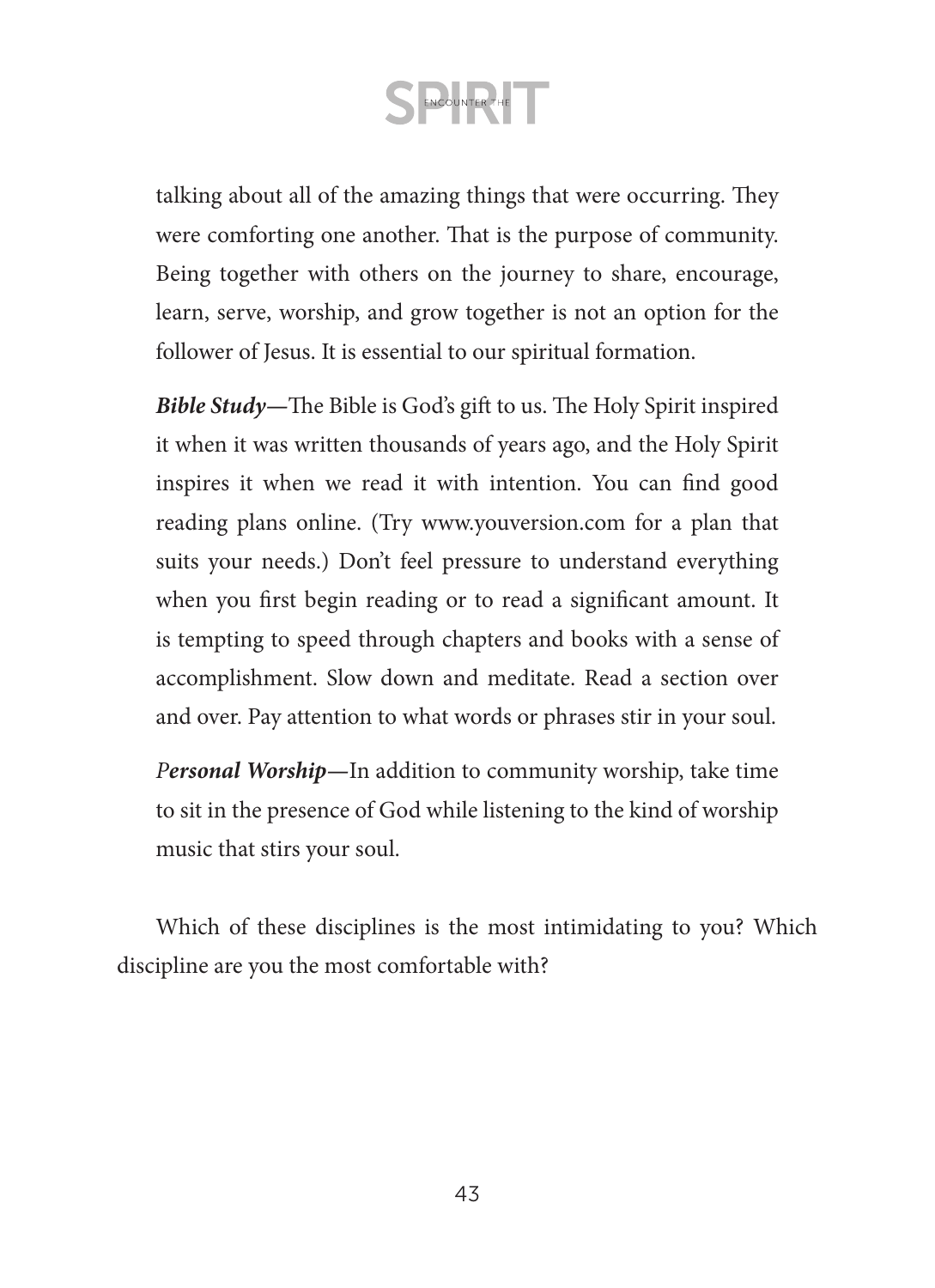What is one step you can take today to move forward in each of these disciplines?

Think of a time when you were forced to wait for God to reveal something to you. Journal about that experience.

What memories do you have of listening for the whispers of the Holy Spirit? Journal about that. Compare your experience with that of someone you trust.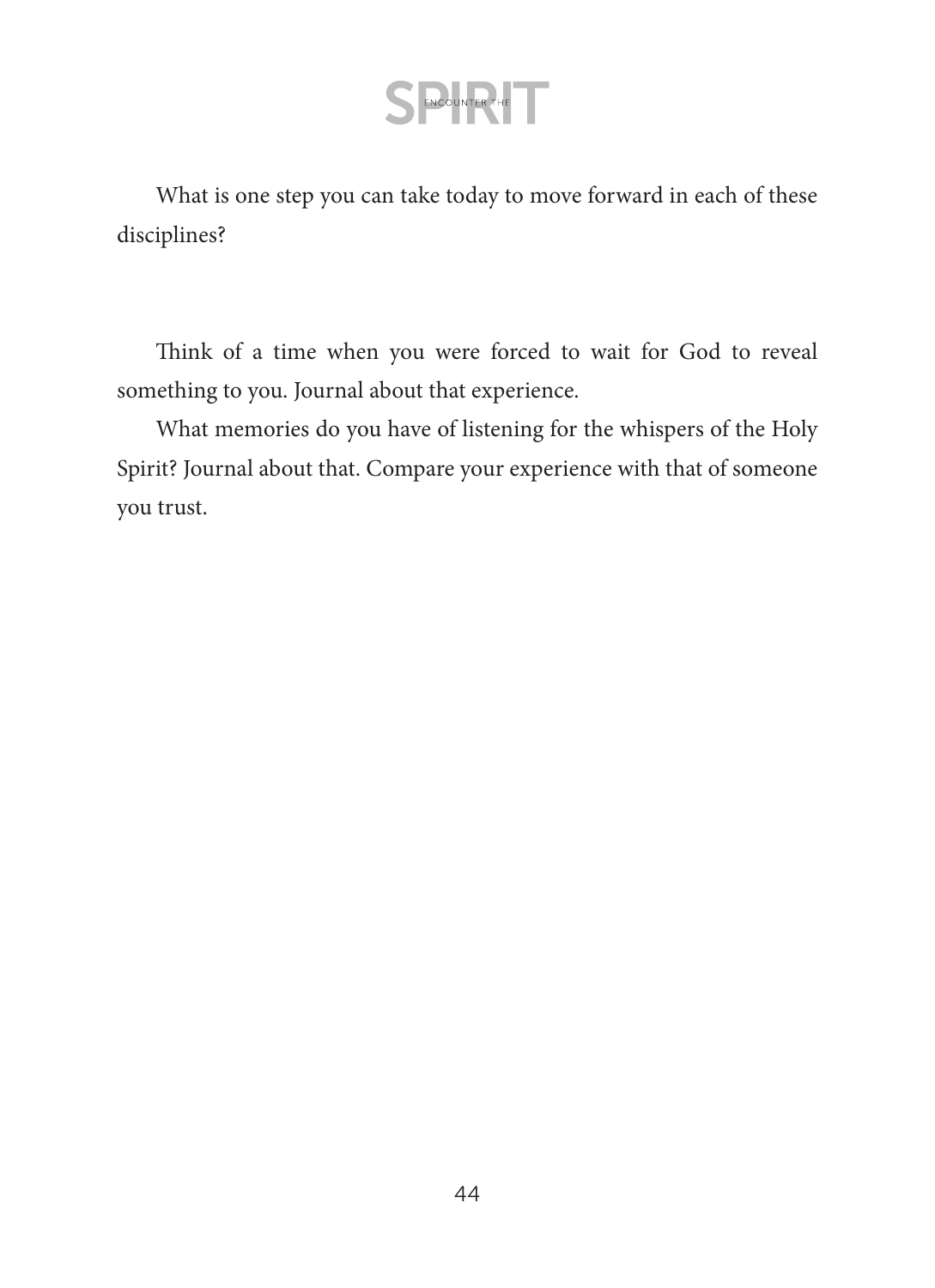### WEEK 2: EXERCISE #5

In all spiritual transactions, there is a swap. God will ask us to surrender something in order for Him to impart something better. That's where Pentecost begins. It begins with people sitting in a room, being told by Jesus they could not go forward until they had received the Holy Spirit. But before they could get more, it meant giving up the life they had. Those first followers were learning this spiritual principle: something has to be given to God in order for us to receive the Holy Spirit. And as we place more and more of ourselves into God's care, He gives more and more of the Holy Spirit in return.

This is a risky proposition. We much prefer the life we know to what might be ahead if we surrender. As we said in the video lesson (and in the introduction to this guidebook), we don't know what we don't know. I have been following Jesus for nearly twenty-five years. In those early days of my walk with Christ, it never occurred to me that all these years later I would still be surrendering pieces of my old self to Jesus. Yet, here I am . . . still discovering things to give up, still finding out that every time I give, it gets better.

#### **Reread Acts 1:8.**

Jesus invites His followers to *be empowered* because it is the power of the Holy Spirit that binds us to Jesus. It is the Holy Spirit who grows us, and it is the Holy Spirit who empowers us for ministry.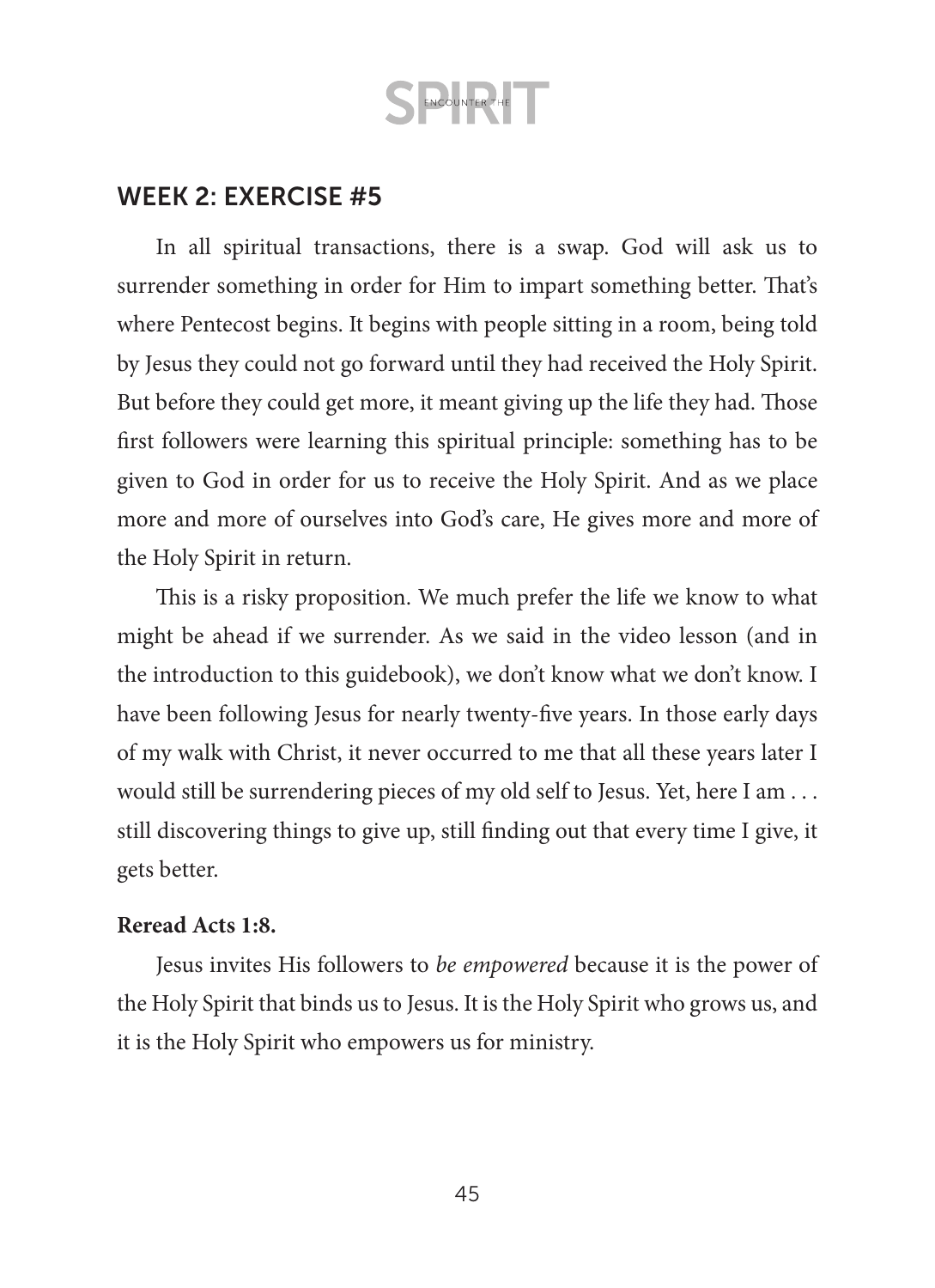S ENCOUNTER THE

Notice what Jesus tells His followers they'll do when they receive this power. He tells them they will be His witnesses. This isn't an option. They *will* be His witnesses. Those who encounter the Spirit have what my mother used to call "a bad case of the can't-help-its." When we are filled with the Spirit, we can't help but tell people what Jesus has done for us!

#### **Read John 16:5–13.**

Jesus says His followers are sad because of what He's told them. Why are they sad?

How does Jesus respond to their sadness? What does He tell them?

What is the advantage to us of the risen Jesus ascending into heaven? Why is it better for us as believers for Jesus to ascend rather than staying in bodily form?

Before the disciples could receive the gift of the Spirit, they had to witness Jesus' return to heaven. Letting go of something familiar is quite difficult especially when we don't know what we will get in return. Your willingness to participate in this exchange is a sign of trust and readiness for what's next.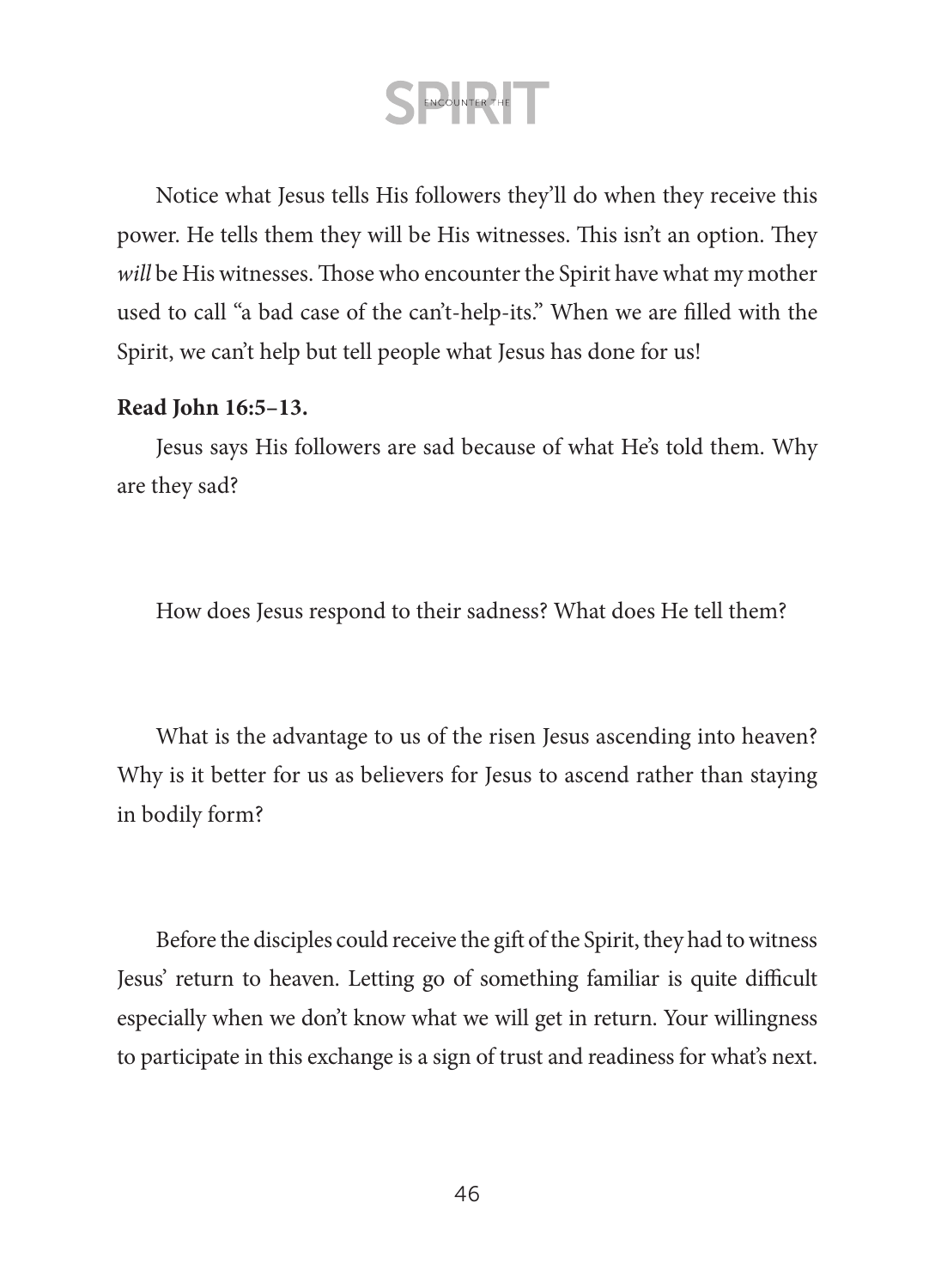What do you need to surrender right now, in order to receive what God has for you?

### **Encounter**

Find a quiet spot to pray. You may want to kneel or raise your hands. Let your body surrender along with the rest of you.

You may have an idea of what God is asking you to surrender. Quiet your assumptions, though, and enter into a time of prayer with an open heart and mind. The Spirit may reveal something new or deeper.

Begin by confessing your current condition. What are you feeling? What questions or doubts do you have? In what area(s) are you failing? What patterns of behavior need to change?

Now state your intentions and desires. Do you want to be healed? Do you sense a need for growth in a specific area?

Are you willing to completely surrender? If so, make this commitment aloud to God.